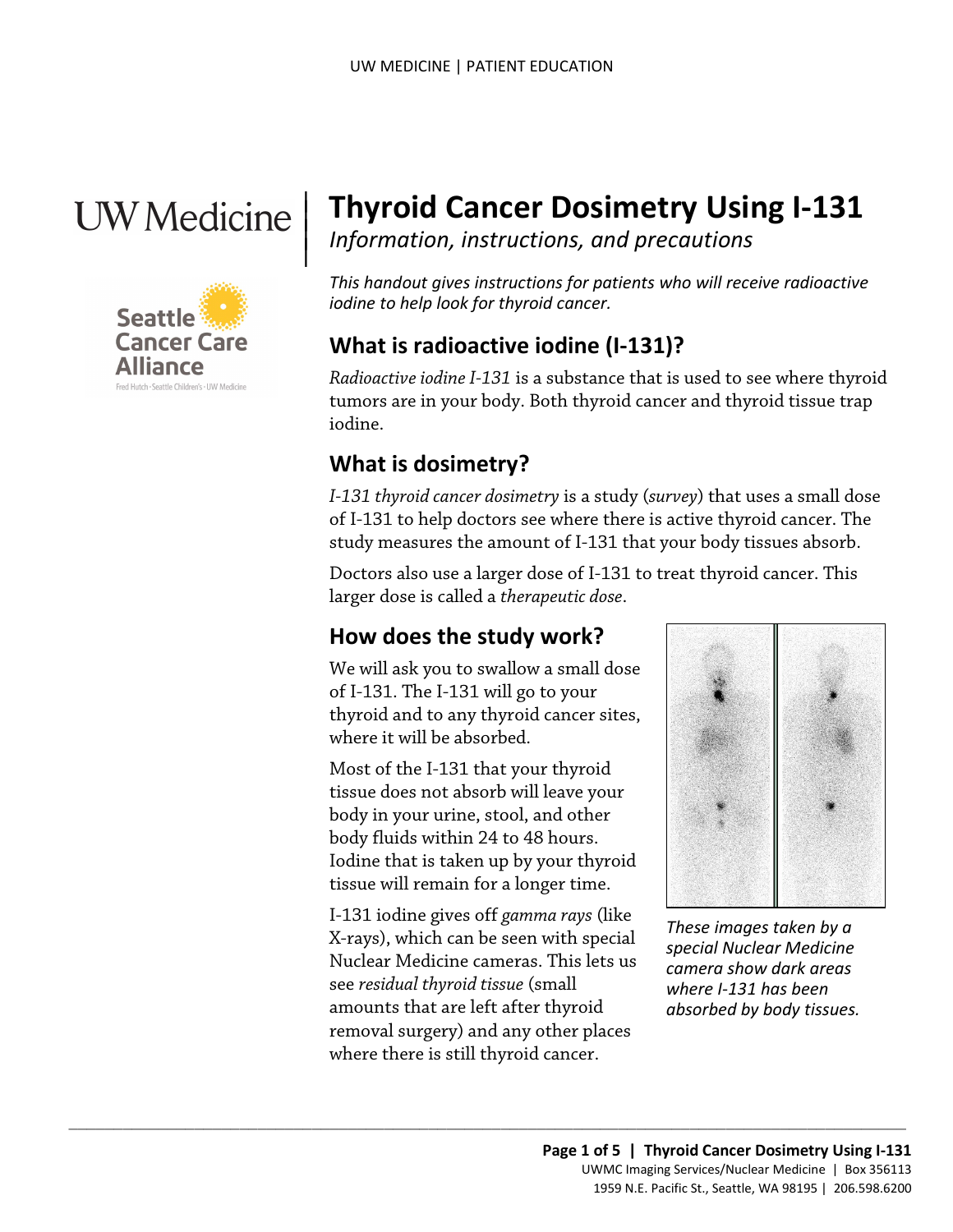This study also lets us measure the amount of I-131 in your body and blood. We will watch how much it decreases over the next week. Your doctors will use the results from this study to create a customized I-131 therapeutic dose for you.

### **What can I expect on the week of the study?**

- **Monday:** We will ask you to swallow a small capsule that contains a diagnostic dose (3 millicuries) of I-131.
- **Monday through Friday:** We will take many blood and body measurements each day for the next 5 days.
- **Wednesday, Thursday, and Friday:** 
	- We will use Nuclear Medicine cameras to take pictures of your head, neck, and body. These images will show where there is thyroid tissue and thyroid cancer.
	- – For these pictures, we will ask you to lie on your back on an exam table for about 1 to 1½ hours while the cameras scan your body.

## **What are the side effects of the survey?**

Side effects from the radioactive iodine are very rare. Some patients may have itchy skin, a rash, or hives.

## **How to Prepare for Your Survey**

 $\_$  ,  $\_$  ,  $\_$  ,  $\_$  ,  $\_$  ,  $\_$  ,  $\_$  ,  $\_$  ,  $\_$  ,  $\_$  ,  $\_$  ,  $\_$  ,  $\_$  ,  $\_$  ,  $\_$  ,  $\_$  ,  $\_$  ,  $\_$  ,  $\_$  ,  $\_$  ,  $\_$  ,  $\_$  ,  $\_$  ,  $\_$  ,  $\_$  ,  $\_$  ,  $\_$  ,  $\_$  ,  $\_$  ,  $\_$  ,  $\_$  ,  $\_$  ,  $\_$  ,  $\_$  ,  $\_$  ,  $\_$  ,  $\_$  ,

#### **Diet**

You must be on a **low-iodine diet** for 1 week before this study. For low-iodine diet instructions, visit *[www.thyca.org/rai.htm#diet.](www.thyca.org/rai.htm#diet)* If you do not use the Internet, please ask for a printed copy of these instructions.

#### **Medicines**

- **If you are a "withdrawal" patient**, you will need to stop taking:
	- Synthroid (Levothyroxine). Stop taking this for at least 6 weeks before your survey.
	- Cytomel (Liothyronine). Stop taking this for 3 weeks before your survey.
- **If you are a "Thyrogen rTSH" patient**, you do not need to stop taking any of your thyroid medicines. You will receive Thryogen rTSH injections on 2 different days before you take the I-131 capsule.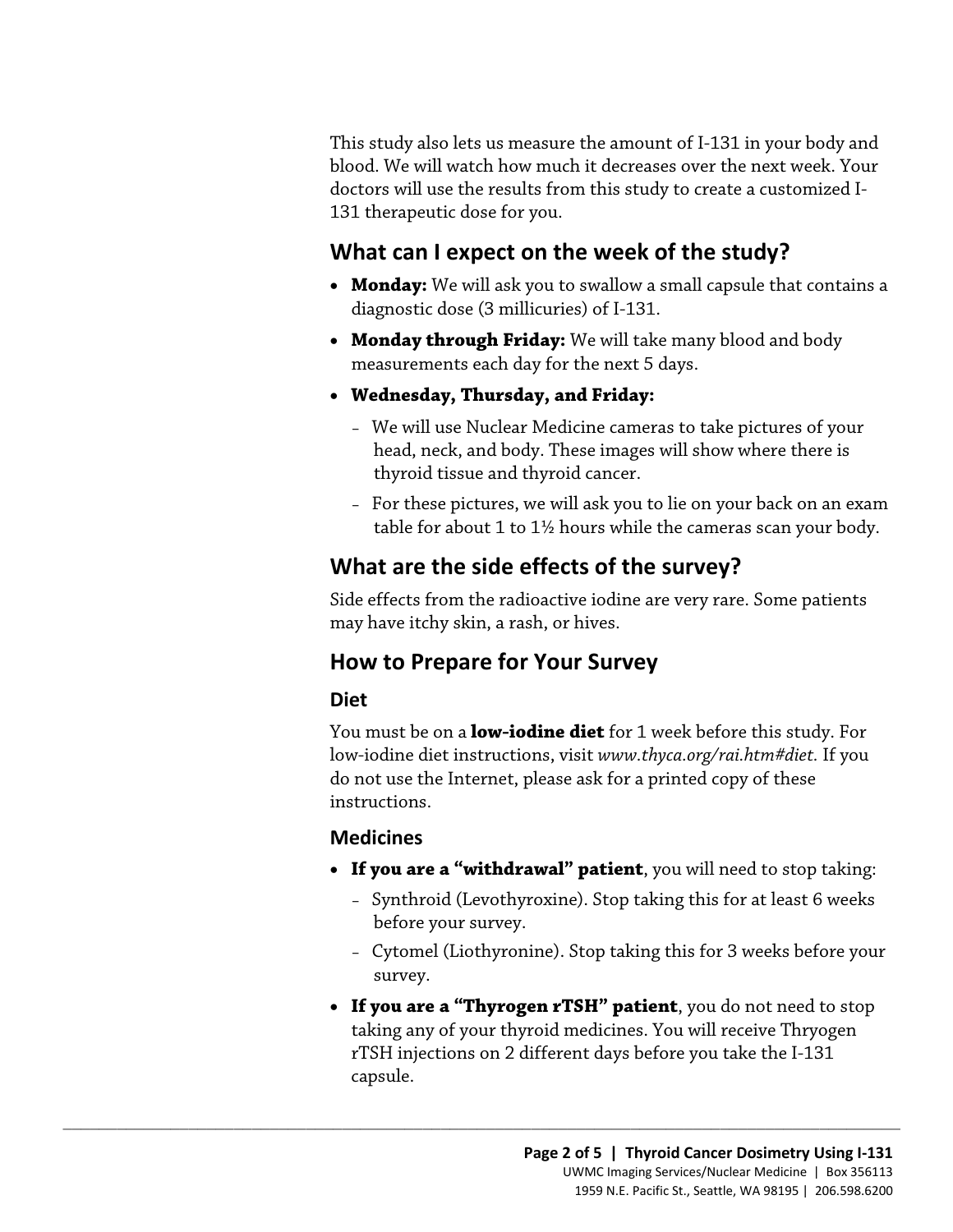## **On the Day You Take Your Diagnostic Dose of I-131**

- Do **not** eat or drink anything except water for 2 hours before your appointment.
- You will have a blood draw for lab tests right before you receive your diagnostic dose.

#### *If you were assigned female at birth:*

- **You MUST tell us if you are pregnant.**
- • If you will receive I-131 and are age 60 or younger, **you MUST have**  blood test may be done again on the day of your I-131 therapy. **a pregnancy test before you take the radioactive iodine**. This
- • **Tell us if you are breastfeeding.** If you are breastfeeding, you may child through breast milk. Your breast tissue would also receive extra radiation because of the I-131 in the milk. If you will have I-131 therapy after your thyroid cancer survey, you **must** stop breastfeeding for 3 months before you take the I-131 dose. **not** receive I-131 since the radioactivity would be passed to your

## **After Taking Your Diagnostic Dose of I-131**

- Do **not** eat or drink anything except water for 2 hours after you swallow the iodine capsule. An empty stomach will help your body absorb he radioactive iodine.
- Keep drinking plenty of fluids throughout the week.
- **Stay on your low-iodine diet.**

 $\_$  ,  $\_$  ,  $\_$  ,  $\_$  ,  $\_$  ,  $\_$  ,  $\_$  ,  $\_$  ,  $\_$  ,  $\_$  ,  $\_$  ,  $\_$  ,  $\_$  ,  $\_$  ,  $\_$  ,  $\_$  ,  $\_$  ,  $\_$  ,  $\_$  ,  $\_$  ,  $\_$  ,  $\_$  ,  $\_$  ,  $\_$  ,  $\_$  ,  $\_$  ,  $\_$  ,  $\_$  ,  $\_$  ,  $\_$  ,  $\_$  ,  $\_$  ,  $\_$  ,  $\_$  ,  $\_$  ,  $\_$  ,  $\_$  ,

 for patients who have I-131 thyroid cancer dosimetry: • You will be scheduled throughout the week for blood draws, whole body measurements, and imaging sessions. Here is the daily schedule

| <b>Monday</b> | 1. Blood work, including a pregnancy test if you were<br>assigned female at birth. Expect to wait at least 1 hour<br>to get pregnancy test results. |
|---------------|-----------------------------------------------------------------------------------------------------------------------------------------------------|
|               | 2. Swallow I-131 capsule (30-minute appointment).                                                                                                   |
|               | 3. Blood draw and body measurements at 2, 4, and 6 hours<br>after you swallow the I-131 capsule (30 minutes for each<br>appointment).               |
| Tuesday       | 4. Blood draw and body and neck measurements<br>(30-minute appointment).                                                                            |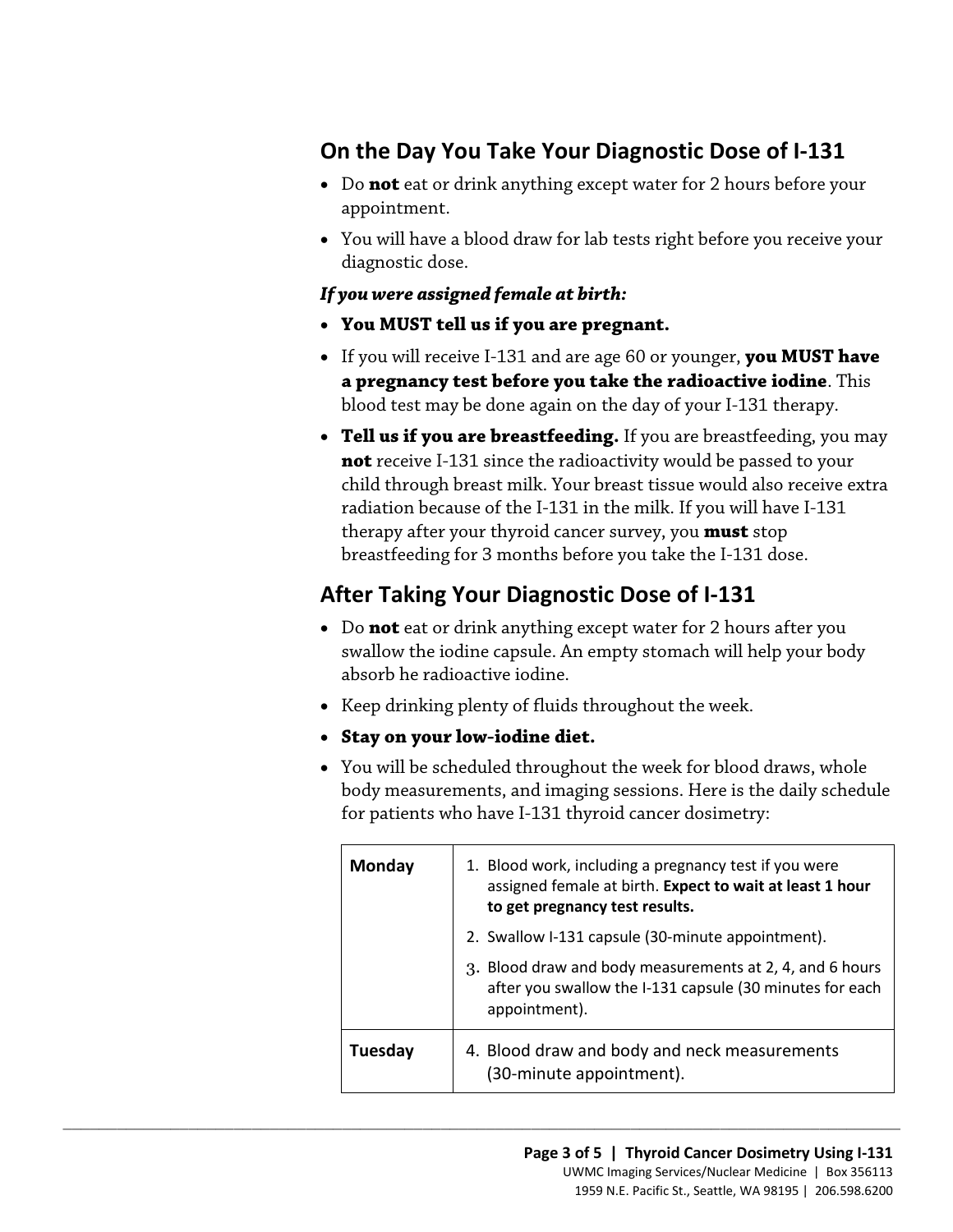| Wednesday | 5. Blood draw, body measurements, and whole body<br>imaging (60-minute appointment).               |
|-----------|----------------------------------------------------------------------------------------------------|
| Thursday  | 6. Blood draw, body and neck measurements, whole<br>body and neck imaging (90-minute appointment). |
| Friday    | 7. Blood draw, body measurements, and whole body<br>imaging (90-minute appointment).               |

## **Radiation Safety Precautions**

**IMPORTANT: Please take extra precautions during the first 48 hours to keep your body fluids away from young children.** 

Follow these precautions for 48 hours after receiving your I-131 dose:

- Do **not** kiss anyone on the mouth.
- Wash your hands well after using the bathroom.
- Do **not** share food, drinking glasses and cups, dishes, or silverware.

## **Who reviews the images and when will I get the results?**

A Nuclear Medicine doctor will read your thyroid cancer study images. This doctor also will review any other scan results that you bring with you.

- **If you are scheduled for I-131 therapy after your thyroid cancer survey:** The Nuclear Medicine doctor may also talk with you about some of the findings of your survey.
- **If you are not scheduled for I-131 therapy right away:** The provider who referred you for this test will give you your thyroid cancer survey results within about 3 days. You and your provider will decide the next step or treatment, as needed.
- You may also read your results on your MyChart page. If you need copies of your images on disc, call 206.598.6206.

## **To Learn More**

 $\_$  ,  $\_$  ,  $\_$  ,  $\_$  ,  $\_$  ,  $\_$  ,  $\_$  ,  $\_$  ,  $\_$  ,  $\_$  ,  $\_$  ,  $\_$  ,  $\_$  ,  $\_$  ,  $\_$  ,  $\_$  ,  $\_$  ,  $\_$  ,  $\_$  ,  $\_$  ,  $\_$  ,  $\_$  ,  $\_$  ,  $\_$  ,  $\_$  ,  $\_$  ,  $\_$  ,  $\_$  ,  $\_$  ,  $\_$  ,  $\_$  ,  $\_$  ,  $\_$  ,  $\_$  ,  $\_$  ,  $\_$  ,  $\_$  ,

To learn more about thyroid cancer dosimetry using I-131, visit the Thyroid Cancer Association website at *[www.thyca.org.](www.thyca.org)*